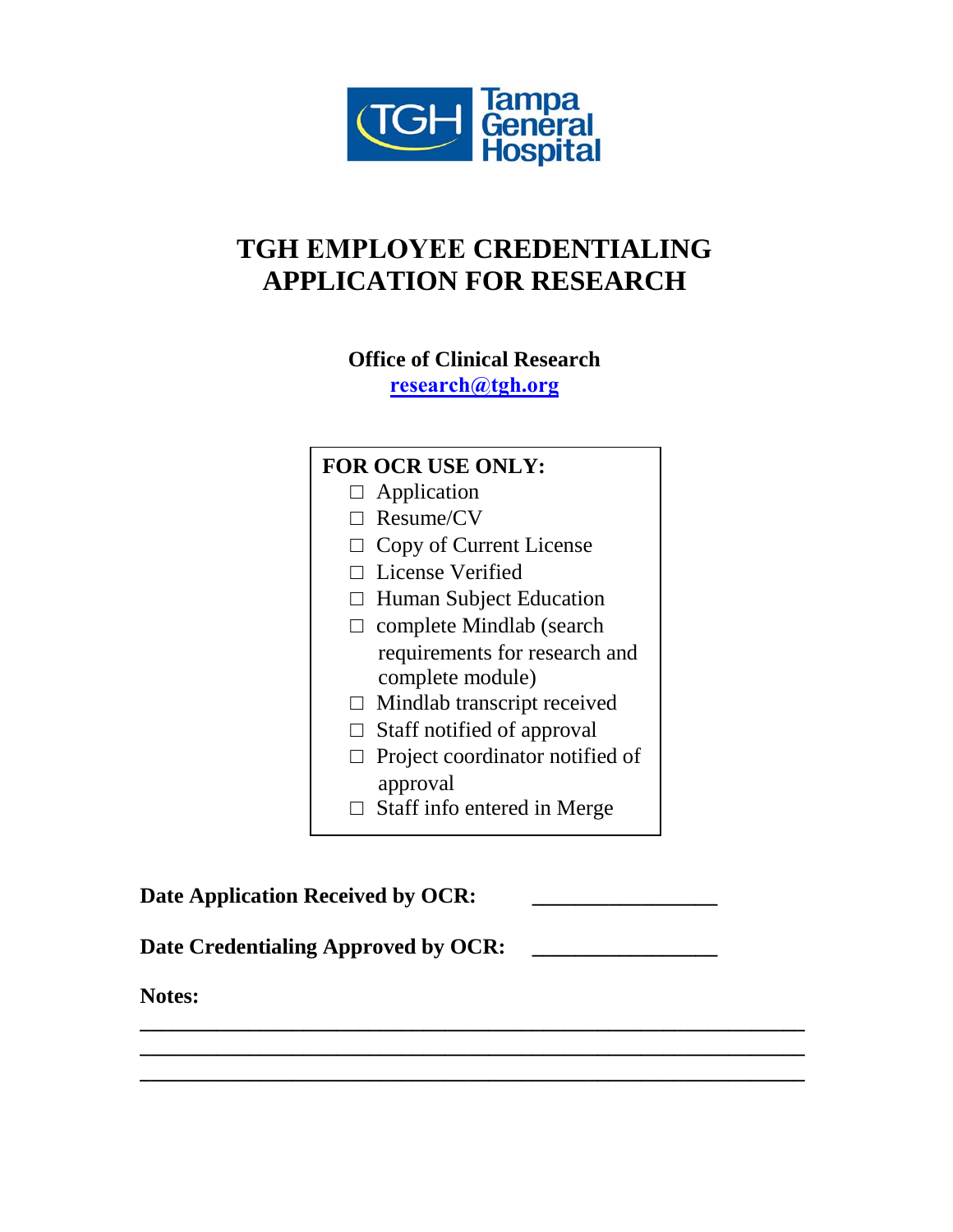In accordance with Tampa General Hospital policy, individuals requesting authorization to perform any functions related to clinical research at TGH are required to complete a credentialing application with the following supporting documentation and must comply with all enrollment notification and billing procedures required for each study.

Additional documentation that must be submitted with this packet includes:

- A copy of your current Resume/CV and current nursing license, if applicable.
- Protection of Human Subject Education Certificate (can be completed on-line at [http://www.citiprogram.org/.](http://www.citiprogram.org/) List affiliated institution as USF). You will need to complete the Biomedical Investigators and Key Personnel Basic Course.

No research activities are to be initiated until credentialing approval has been granted.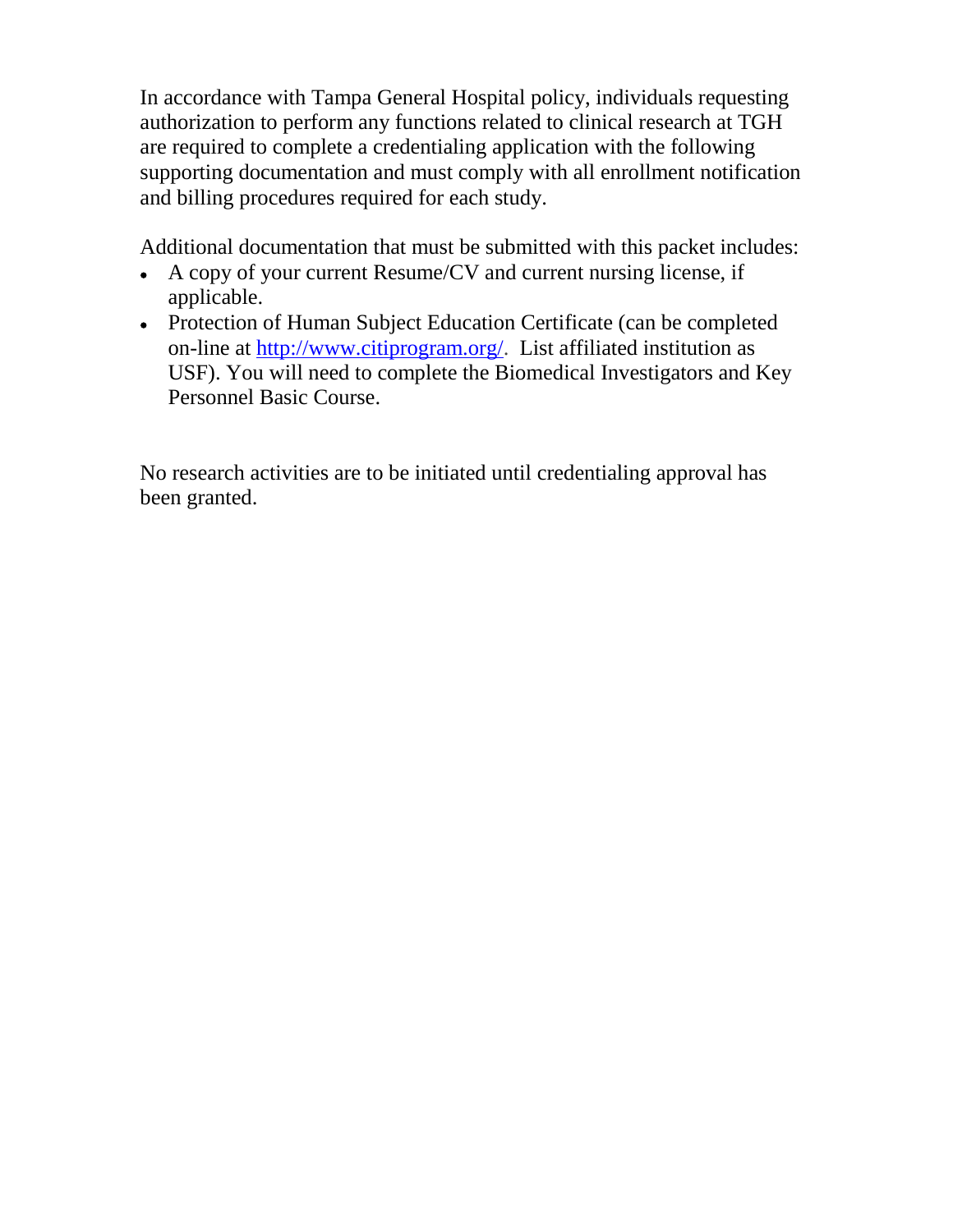

Please fill out all of the information included and return it to OCR at **[research@tgh.org](mailto: research@tgh.org)** for processing and approval.

### I. Personal Information

| First                                                                                             | Middle Initial | Last            |
|---------------------------------------------------------------------------------------------------|----------------|-----------------|
|                                                                                                   |                |                 |
|                                                                                                   |                |                 |
|                                                                                                   |                |                 |
|                                                                                                   |                |                 |
|                                                                                                   |                |                 |
|                                                                                                   |                |                 |
|                                                                                                   |                |                 |
|                                                                                                   |                |                 |
| Is this research project conducted for a school requirement (for credit)?<br>$\Box$ Yes $\Box$ No |                |                 |
| Please indicate your credentials:                                                                 |                |                 |
| MD<br>$\Box$                                                                                      |                | <b>BSN</b><br>П |
| $\Box$ PhD                                                                                        |                | $\Box$ BS/BA    |
| $\Box$ RN                                                                                         |                | $\Box$ AS/AA    |
| ARNP<br>$\Box$                                                                                    |                | $\Box$ CCRC     |
| $\Box$ CCRA                                                                                       |                | $\Box$ Other    |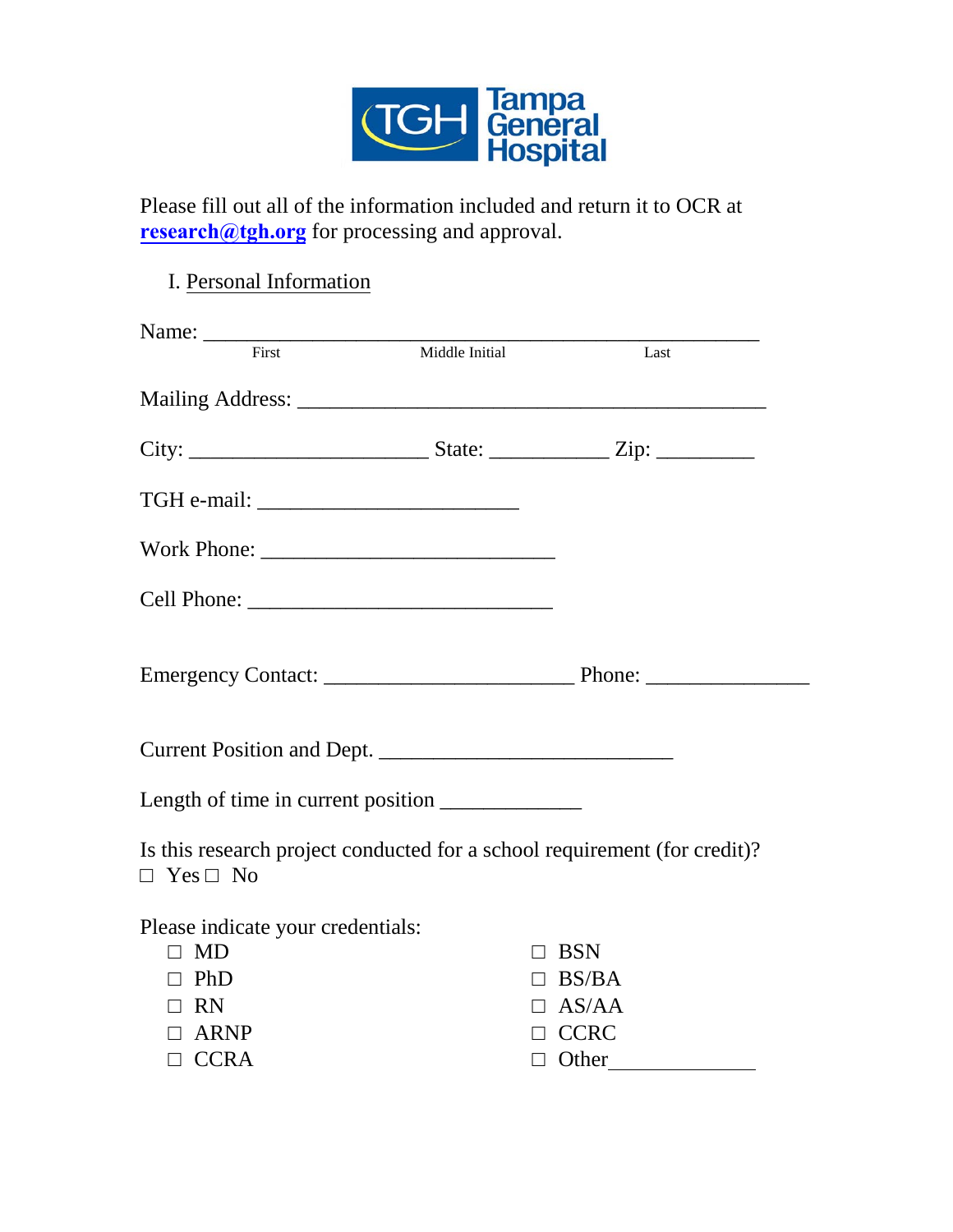#### II. Professional Information

Affiliation: \_\_\_\_\_\_\_\_\_\_\_\_\_\_\_\_\_\_\_\_\_\_\_\_\_\_\_\_\_\_\_\_\_\_\_\_\_\_\_\_\_\_\_\_\_\_\_ (Name of group or department you will be working under)

Please list the Principal Investigators that you intend to work with:

**\_\_\_\_\_\_\_\_\_\_\_\_\_\_\_\_\_\_\_\_\_\_\_\_\_\_\_\_\_\_\_\_\_\_\_\_\_\_\_\_\_\_\_\_\_\_\_\_\_\_\_\_\_\_\_\_\_\_\_\_\_ \_\_\_\_\_\_\_\_\_\_\_\_\_\_\_\_\_\_\_\_\_\_\_\_\_\_\_\_\_\_\_\_\_\_\_\_\_\_\_\_\_\_\_\_\_\_\_\_\_\_\_\_\_\_\_\_\_\_\_\_\_ \_\_\_\_\_\_\_\_\_\_\_\_\_\_\_\_\_\_\_\_\_\_\_\_\_\_\_\_\_\_\_\_\_\_\_\_\_\_\_\_\_\_\_\_\_\_\_\_\_\_\_\_\_\_\_\_\_\_\_\_\_**

Please indicate the types of studies that you expect to be involved in:

- \_\_\_Chart Review
- \_\_\_Registry
- \_\_\_Observational
- \_\_\_Survey
- \_\_\_Drug Trials
- Device Trials
- \_\_\_Industry Sponsored
- \_\_\_Investigator Initiated

*I understand that my involvement with human research is a privilege that is to be conducted under the ethical principals of respect for all persons, beneficence, and justice. I am committed to protecting the privacy of patient health information during any data collection that I am responsible for and am committed to minimizing risk for any patients that I care for during the conduct of the research that I am involved in. I will conduct all research related activities according to the TGH and IRB approved study protocol and will maintain patient safety at the forefront of all research activities with which I am involved.*

**\_\_\_\_\_\_\_\_\_\_\_\_\_\_\_\_\_\_\_\_\_\_\_\_\_\_\_ \_\_\_\_\_\_\_\_\_\_\_\_\_\_\_ Applicant Signature Date**